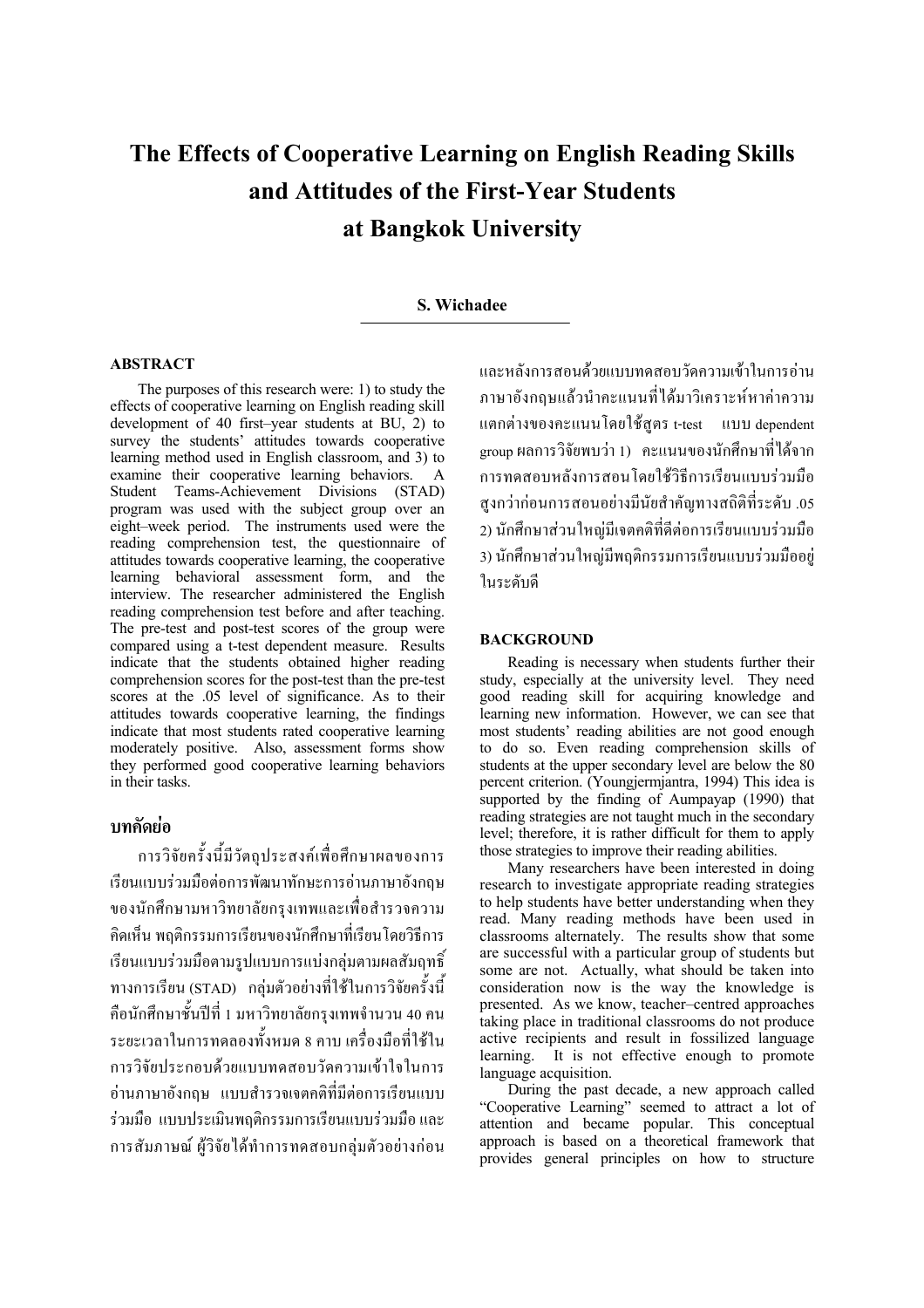cooperative learning activities in a teacher's specific subject area, curriculum, students, and setting. Teachers can use this approach to stimulate students to acquire the knowledge as well as create interpersonal and team skills. Traditionally, classes always consist of good students and weak students. The weak students sit in isolation as they lose confidence in their ability to learn English. Working in groups, therefore, is believed to help solve this problem. Shy students who don't like to speak in a large class are more comfortable speaking out in smaller groups. Group members can complement each other's strengths and weaknesses in English. Each student has a different background and ability in English, which he or she can bring to the group. For example, one student might have a strong vocabulary that can supply to students with a solid background in grammar. Furthermore, poor students will benefit from interaction with better ones, and good students will feel proud that they play an important role in helping their weaker classmates.

At Bangkok University, undergraduate students in the seven faculties: Humanities, Business Administration, Accounting, Communication Arts, Fine and Applied Arts, Sciences, and Engineering, are required to take two English courses. Each course consists of four skills: speaking, listening, reading, and writing. For the undergraduate level, the time allocated to study English is limited to only 3 periods per week. In the eyes of the instructors, fourteen weeks are not enough to improve their language competence. Also, students themselves have different level of language proficiency before class work begins. Some students' background of English knowledge is very poor, so they cannot catch up with others in class. They begin to develop negative attitudes towards studying English. Even though they recognize the importance of the English language in globalization, they prefer to spend most of their time on their major subject or on subjects they can do better. The EN 111 Course is of interest to the researcher because it is a fundamental course in which students in class are new. They have never experienced any teaching styles in university level before.

Cooperative learning is a pedagogical approach that promotes student-student interaction via working in small groups to maximize their learning and reach their shared goal. It is suitable to be used in the Thai education system due to the National Education Act (1999) which emphasizes cooperation in helping each other to acquire knowledge. (Scaglion, 1992) This type of learning approach decreases competitiveness and individualism but increases opportunities to actively construct or transform the knowledge among students. Furthermore, considerable research demonstrates that cooperative learning produces higher achievement and more positive relationships among students. With these reasons, the researcher would like to study whether the cooperative learning method is effective

in enhancing students' English reading skill of students at Bangkok University. In this study, three main research questions are addressed as follows:

1. To what extent do the students improve their English reading skill through working in cooperative groups?

2. What are their attitudes towards cooperative learning?

3. How much do they cooperate within the group?

# **LITERATURE REVIEW**

## **Definitions of Cooperative Learning**

Cooperative learning is one strategy for group instruction which is under the learner-centred approach. Many educators give the definitions of cooperative learning:

> "Cooperative learning is an instructional program in which students work in small groups to help one another master academic content." (Slavin, 1995)

> "Cooperative learning involves students working together in pairs or groups, and they share information .They are a team whose players must work together in order to achieve goals successfully." (Brown, 1994)

In addition, Kessler (1992) proposes the definition of cooperative learning particularly in language learning context:

> "Cooperative learning is a within-class grouping of students usually of differing levels of second language proficiency, who learn to work together on specific tasks or projects in such a way that all students in the group benefit from the interactive experience."

According to Johnson (2005), cooperation is not assigning a job to a group of students where one student does all the work and the others put their names on the paper. It is not having students sit side by side at the same table to talk with each other as they do their individual assignments as well. It is not having students do a task individually with instructions that the ones who finish first are to help the slower students. On the contrary, cooperative learning is a teaching strategy in which small teams, each with students of different levels of ability, use a variety of learning activities to improve their understanding of a subject. Each member of a team is responsible not only for learning what is being taught but also for helping teammates learn, thus creating an atmosphere of achievement. Students work through the assignment until all group members successfully understand and complete it.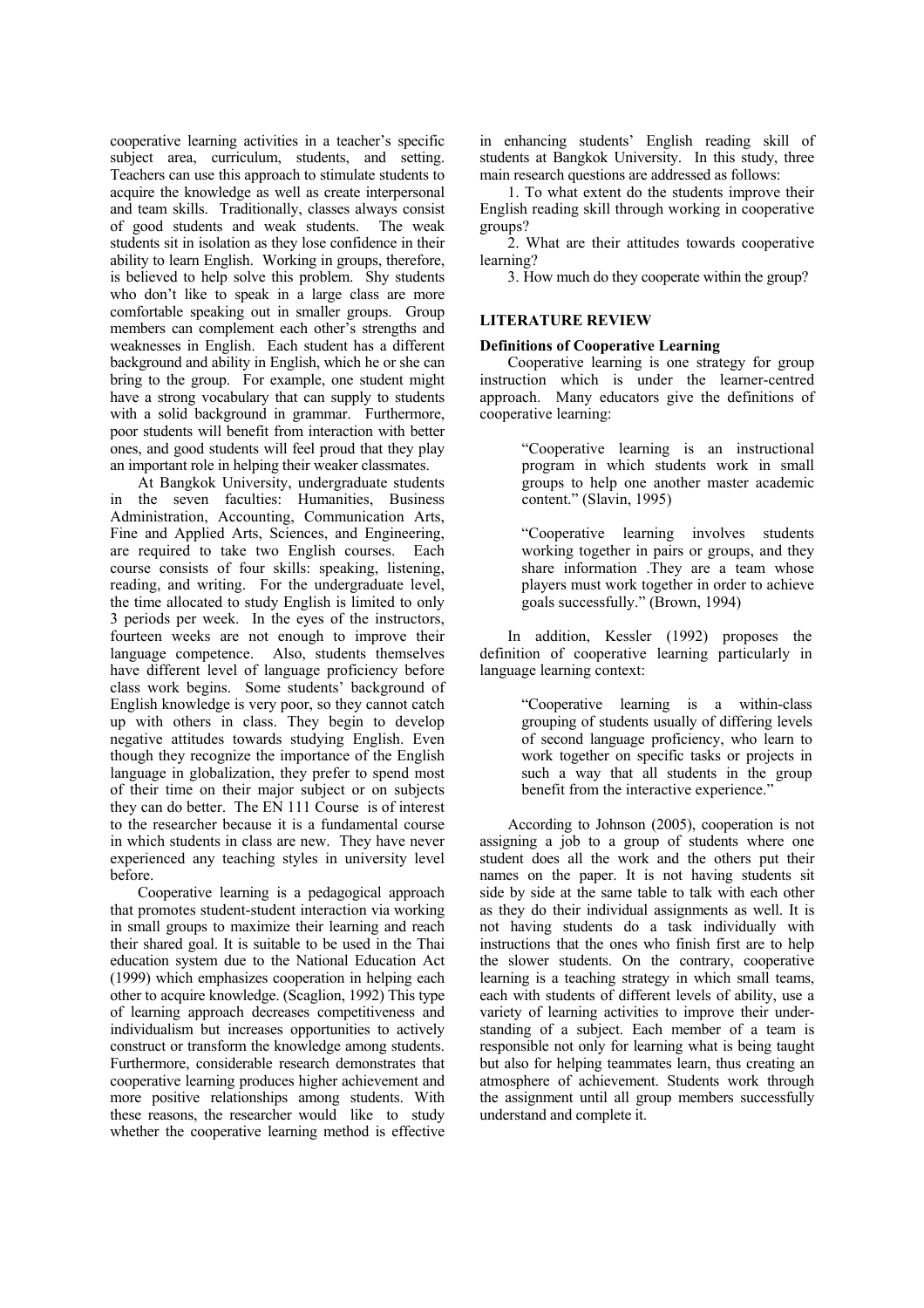#### **Elements of Cooperative Learning**

Cooperative efforts are expected to be more productive under certain conditions. The followings are the five basic elements of cooperative learning.

#### *1. Positive Interdependence*

The first requirement for an effectively structured cooperative learning environment is that students believe they "sink" or swim together. (Johnson, Johnson & Stanne, 2000) That is, cooperation occurs only when students perceive that the success of one depends on the success of the other. Whatever task students are given to perform, each group member must feel that his or her contribution is necessary for the group's success. Students have to learn to work together in order to accomplish tasks. This is why learning task must be designed in a way that makes them believe, "they sink or swim together." Through the assigned material, students learn to achieve the goal. Therefore, a number of ways of structuring positive interdependence are carried out such as reward, resources, or task responsibilities to supplement goal interdependence. Each group member has a unique contribution to make to the joint effort because of his or her resources or role or task responsibilities.

## *2. Face-to-Face Interaction*

The second element of cooperative learning requires face-to-face interaction among students within which they promote each other's learning and success. Johnson (2005) suggests that it is necessary to maximize the opportunities for them to help, support, encourage, and praise each other. Such promotive interaction helps to promote the following:

- orally explaining how to solve problems - teaching one's knowledge to other
- checking for understanding
- discussing concepts being learned
- connecting present with past learning
- *3. Individual and Group Accountability*

The third element leads to the belief "What students can do together today, they can do alone tomorrow." The purpose of cooperative learning groups is to make each member a stronger individual. Individual accountability exists when the performance of each individual student is assessed, and the results are given back to the groups. Therefore, the group knows who needs more assistance, support, and encouragement in completing the job. Johnson & Johnson (1991) suggest some common ways to structure individual accountability. These include giving an individual test to each student, randomly selecting one student to represent the entire group, or having students teach what they have learned to someone else.

## *4. Interpersonal & Small – Group Skills*

Students must be taught the social skills and be motivated to use them. Social skills which are needed for both teamwork and task work include leadership, decision–making, trust–building, communication, and conflict–management skills. (Johnson, Johnson, & Holubec, 1993)

#### *5. Group Processing*

Group members should think about how well they have cooperated as a team and how to enhance their future cooperation. Some of the keys to successful processing are allowing sufficient time for it to take place, emphasizing positive feedback, maintaining student involvement in processing etc. To be cooperative, group members must promote each other's learning and success face-to-face, hold each other personally and individually accountable to do a fair share of the work, use the interpersonal and small group skills needed for cooperative efforts to be successful, and process as a group how effectively members are working together.

These five essential components must be present for small group learning to be truly cooperative. There needs to be an accepted common goal on which the group will be rewarded for their efforts. (Johnson & Johnson, 1991)

## **Student Teams–Achievement Divisions (STAD)**

Cooperative learning can be structured in many different models. As Olsen & Kagan (1992) stated, all cooperative learning models share the idea that students work together to learn and are responsible for their teammates' learning as well as their own. The general ones are Student Teams-Achievement Divisions (STAD), Teams-Games-Tournaments (TGT), and Jigsaw II. Moreover, some are designed for use in particular subjects at particular grade levels such as Integrated Reading and Composition (CIRC) for reading and writing instruction in grade 2-8 and Team Accelerated Instruction (TAI) for mathematics in grades 3-6.

The approach used in this research is based on Student Teams–achievement Divisions (STAD). It was developed by Robert Slavin and his colleagues at the John Hopkins University. STAD has been used in such diverse subject areas as math, language arts, social studies, and science. In STAD, students are assigned to four-member learning teams that are mixed in performance level, gender, and ethnicity. STAD has five major components. These are class presentation, team study, quizzes, individual improving scores, and team recognition. (Slavin, 1995) The teaching phase begins with the presentation of material, usually in a lecture-discussion format. Students should be told what it is they are going to learn and why it is important. During team study, group members work cooperatively with provided worksheets and answer sheets. Next, each student individually takes a quiz. Using a scoring system that ranges from 0 to 30 points and reflects degree of individual improvement over previous quiz scores, the teacher scores the papers. Each team receives one of three recognition awards, depending on the average number of points earned by the team. For example, teams that average 15 to 19 improvement points receive a GOOD TEAM certificate. Teams that average 20 to 24 improvement points receive a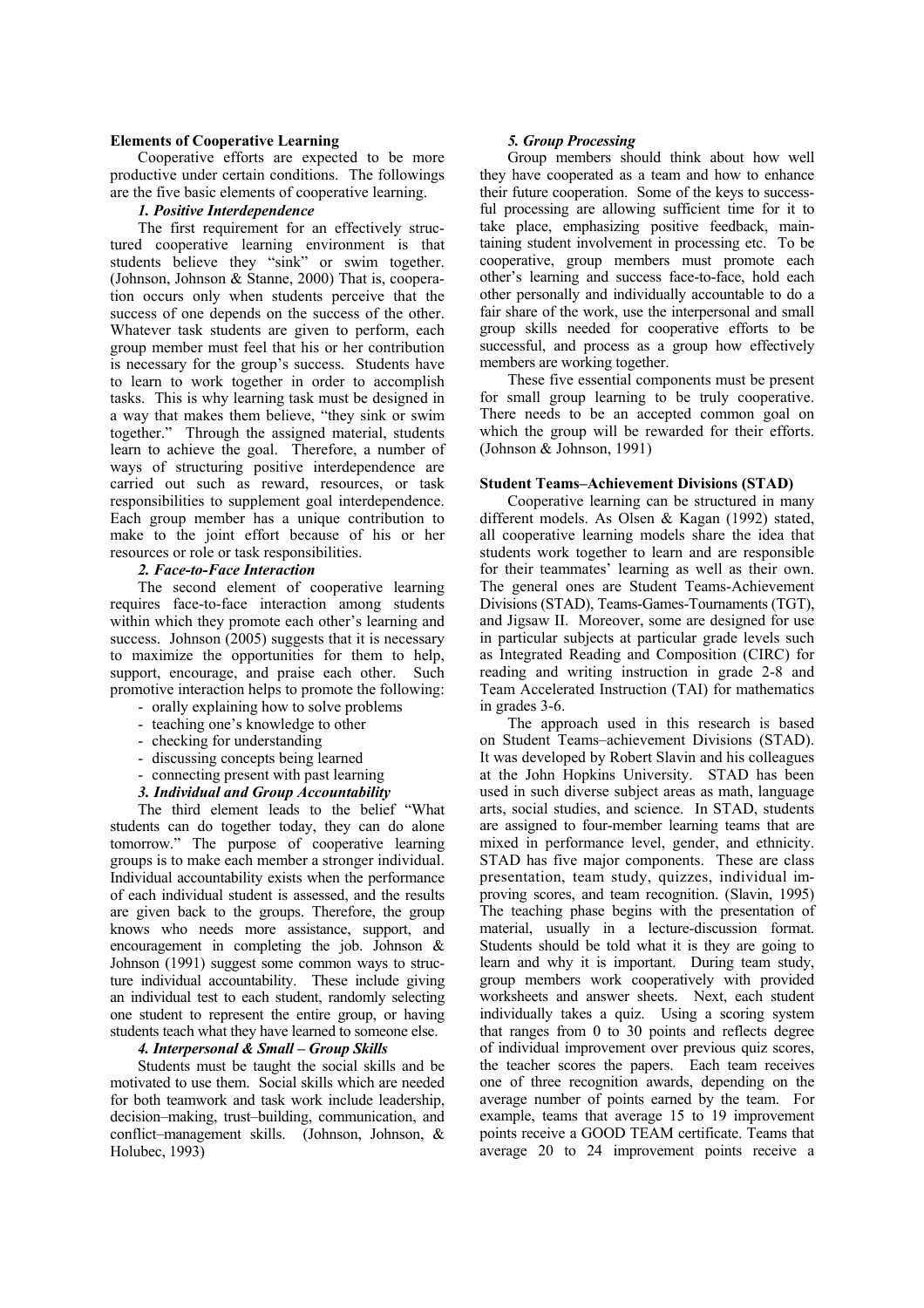GREAT TEAM certificate, and teams that average 25 to 30 improvement points receive a SUPER TEAM certificate.

## **Related Research on Cooperative Learning**

Most early studies dealt with cooperative learning in other content areas outside the field of language learning such as social studies, science, and mathematics. However, after the effectiveness of gaining in language acquisition of non–native speakers had been documented, ESL and EFL researchers turned their attention to the approach. They shared the belief that the approach may possibly have benefits in second or foreign language learning (Tang, 2000). Many studies on factors affectting the learning have been done by both Thai and foreign researchers. These studies are summarized and presented as follows:

Pinkeaw (1993) investigated students' views on interaction and learning achievement through cooperative learning method in upper–secondary English classes for 82 Mathayomsuksa 4 students. The subjects were classified into 3 groups of 30 high achievers, 24 moderate achievers, and 28 low achievers. The researcher taught all classes herself for 20 periods. The questionnaire on the students' view on interaction was given before teaching. After teaching, students were given the test and the same questionnaire on interaction including their opinion of the STAD approach. The finding indicated that all students' listening and speaking achievements were satisfactory. No difference was found between pre– teaching and post–teaching on the views of the high and low achievers, but the moderate achievers' views in general decreased significantly after teaching. Their opinions on the STAD approach were at the satisfactory level but no significant difference was found among the three groups.

Sittilert (1994) examined the effects of Cooperative Integrated Reading and Composition (CIRC) on English reading comprehension and the opinions towards classroom atmosphere of Mathayomsuksa 5 students. The subjects were 106 Mathayomsuksa 5 students taking English Reading 3 (English 033) at Yuparaj Wittayalai school, Chiangmai province during the academic year of 1994. They were divided into two groups – an experimental group and a control group. The researcher taught the experimental group by using the CIRC method and the control group was taught through the teacher's manual method for eight weeks. The researcher used a reading achievement test and a questionnaire asking students' opinion towards classroom atmosphere. The results showed that the English reading comprehension achievement of the experimental group was higher than the control group. The Cooperative Integrated Reading and Composition (CIRC) helped low achievement students improve their ability and the opinions towards classroom atmosphere were positive.

Hampton & Grundnitski (1996) compared the progress of college business students of different

achievement levels after they had engaged in cooperative learning. A ratio of the average post– cooperative learning test scores to the average pre– cooperative learning test scores for each student showed the progress in a semester long introductory course. The result indicated that 215 achievement– diverse participants in cooperative learning did not benefit equally. Additionally, the low achieving students appeared to benefit most from cooperative learning. This result suggests that cooperative learning may be particularly valuable in helping low achievers.

Thupapong (1996) studied the effects of Students Teams–Achievement Division (STAD) learning on English reading achievement and cooperation with 78 Mathayomsuksa 4 students. The subjects were divided into two groups-the experimental group taught by the STAD approach and the control group taught by the teacher's manual for six weeks. The instruments used in this study were reading achievement tests and cooperation tests. The results revealed that the gained English reading achievement scores of the students taught by the STAD approach were not significantly different from those of the students taught by the teacher's manual approach at the level of .05. The gained scores of the high, medium, and low achievers taught by the STAD teaching approach were not significantly different from one another, also at the level of .05. The last finding, the high, medium, and low achievers taught by the STAD teaching approach were not significantly different in their cooperation at the level of .05.

Another study examined a comparison of the effectiveness of cooperative learning in small groups with whole classroom instruction using the Directed Reading Thinking Activity (DRTA) during reading. Subjects for the eight-week study were 53 sixthgraders from two classes in Brooklyn, New York. The stories used all came from the same basal reader. A reading comprehension test was given each child after each story was completed. Children in cooperative learning groups read stories on their own and wrote any questions or comments in their reading log. The next day, each group met to discuss the story. Students worked in groups for approximately 4 weeks. For the next 4 weeks, the students continued to read, using the DRTA strategy, and when the story was completed the children read and answered questions about the story independently. A reading comprehension test was again given after the completion of each story. Results indicated that the majority of children in the cooperative reading groups scored higher on their reading comprehension tests than when they used the DRTA. Findings suggested that cooperative learning can be used as an instructional strategy whereby students can improve their reading comprehension. (Almanza, 1997)

Siriratana (1999) compared English reading comprehension, writing ability, cooperative learning activities through instruction using Top-Level Structure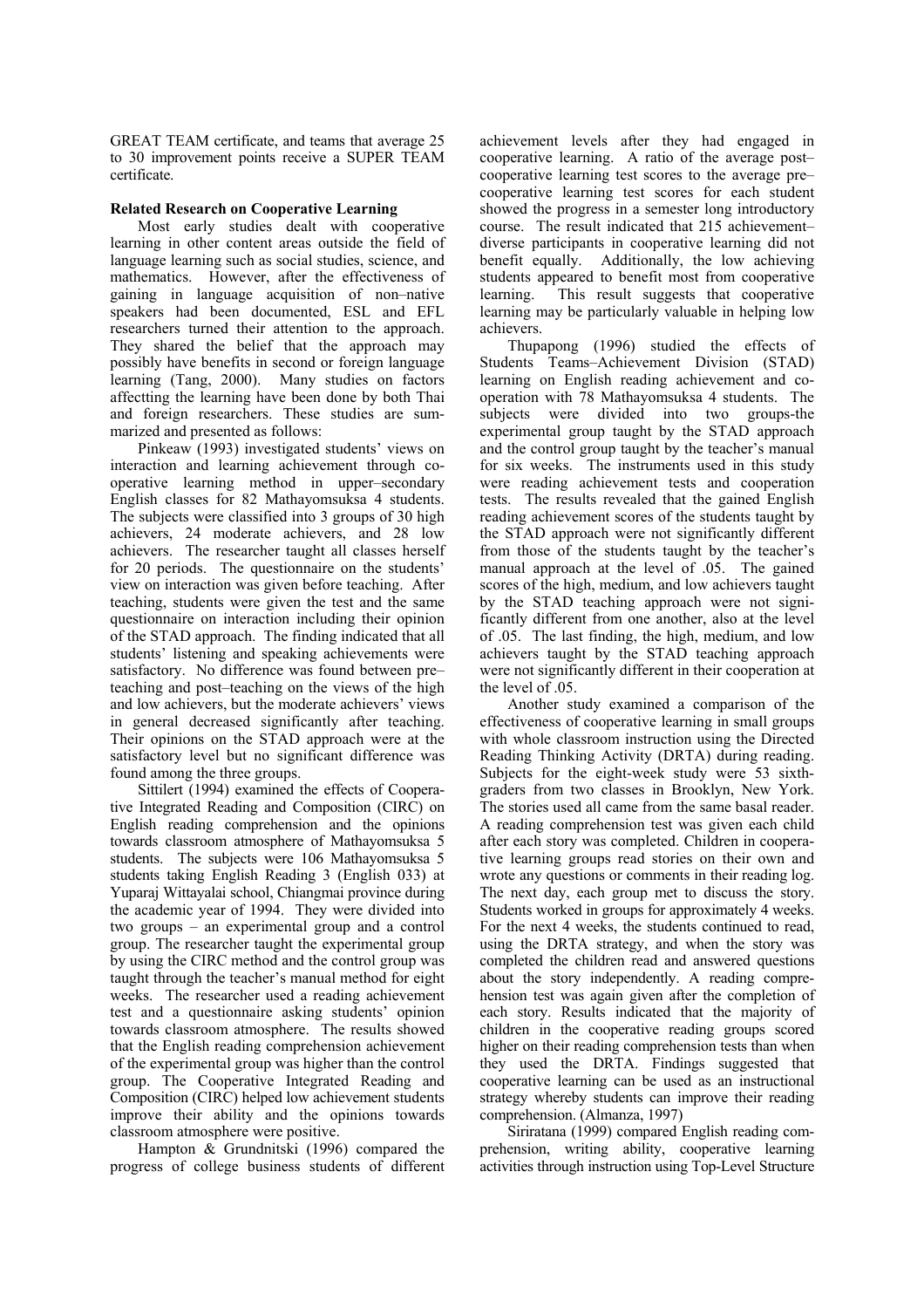(TLS) with CIRC and the Teachers Manual. The subjects for this study consisted of 80 Mathayomsuksa 5 students in the first semester of the 1999 academic year of Debsirin School, Bangkok. They were selected by using simple random sampling and divided into the experimental and control groups, with 40 students in each. The randomized control group pretest/posttest design was used in the experiments. The experimental group was taught through the method based on the Top - Level Structure (TLS) with CIRC, whereas the control group was taught through the method in the Teachers Manual Each group was taught with lesson of the same content for twenty 50 minute periods. The instruments used in this study were English reading comprehension test, writing ability test and cooperative test. The data were statistically analyzed by t-test for Independent Samples and t-test for dependent samples. The results of this study revealed that the English reading comprehension, between the experimental and control groups, was significantly different at the .01 level. The English writing ability, between the experimental and control groups, was significantly different at the .01 level. The cooperative learning ability, between the experimental and control groups, was significantly different at the .01 level. The English reading comprehension, the English writing ability and the cooperative learning ability of the experimental group, between the pretest and posttest, was significantly different at the .01 level. The English reading comprehension, the English writing ability and the cooperative learning ability of the control group, between the pretest and posttest, was significantly different at the .01 level.

Tang (2000) did a research on 12 ESL students from India, South Korea, Hong Kong, Croatia and Taiwan at a secondary school in Canada which used the concept mapping skill to teach ESL reading in the classroom. The observation of ESL students' cooperative learning activities in an eight–week period indicated that teaching reading by using the concept–mapping strategy could improve reading comprehension and the communication skills as they learned how to negotiate meaning with their partners and among themselves.

Meteetum (2001) conducted a case study research on cooperative learning by using the jigsaw technique with nine second-year English major students at Naresuan University. The purposes of the study were to investigate students' use of linguistic features in their discourse while being involved in cooperative structures, to examine the improvement in students' grammar and competence, to investigate the quality of language input, output, and context in cooperative learning, and to study to what extent the students have positive and negative attitudes towards the cooperative learning method. The design of the study was based on a qualitative approach. Research data came from four instruments including a grammar test, a structured field observation, a semistructured interview and a reflective journal. The

results showed that there were 39 language functions and 3 social language functions used in learning sessions. All subjects had higher academic and oral achievement test scores after engaging in this learning. Moreover, the cooperative language learning also generated functional and communicative, frequent, and redundant input. The last finding revealed that nearly all subjects had positive attitudes towards cooperative learning in terms of oral competence, academic achievement, social skills, personal development, collaborative skills, thinking skills, and learning atmosphere.

Moryadee (2001) studied the effects of cooperative learning using Student Team-Achievement Divisions (STAD) technique on self-efficacy and English learning achievement of prathomsuksa 5 students. The subjects were 78 prathomsuksa 5 students of Samsen Kindergarten School. They were randomly assigned to an experimental group and a control group, comprising of 39 students in each group. The experimental group studied through STAD and the control group studied through the conventional method. This research employed the pretest/posttest control group design. All subjects were tested their self-efficacy and English learning achievement before and after the treatment. The data were analyzed by t-test. The results indicated that the students who studied through STAD have a higher self-efficacy after the treatment than before the treatment at the .01 level of significance. The students who studied through STAD have a higher English learning achievement after the treatment than before the treatment at the .01 level of significance. On the post-test, the students who studied through STAD have a higher self-efficacy and English learning achievement than those students who studied through the conventional method at the .01 level of significance.

Somapee (2002) compared critical thinking skills of students who studied Business English I at Chiangrai Commercial School using the cooperative learning method with those of students using the traditional group work method and surveyed the opinions of students toward the cooperative learning method. A pre-test was used to assign students so both had the same level of the critical thinking skills. During the eight weeks of teaching, unit pre-tests and post-tests were given to students at the beginning and at the end of each unit respectively. After the implementation, the pre-test was assigned for them to take as the post-test. Then, two sets of averaged scores taken from the pre-test and post-test were compared by T-test. A questionnaire was then given to the experimental group to assess their opinion about cooperative learning. The results of the test revealed that critical thinking skills of students in the experimental group were higher than those in the control group. The post-test scores of students who were taught through the cooperative learning method were remarkably higher than the post-test scores of students who were taught through the traditional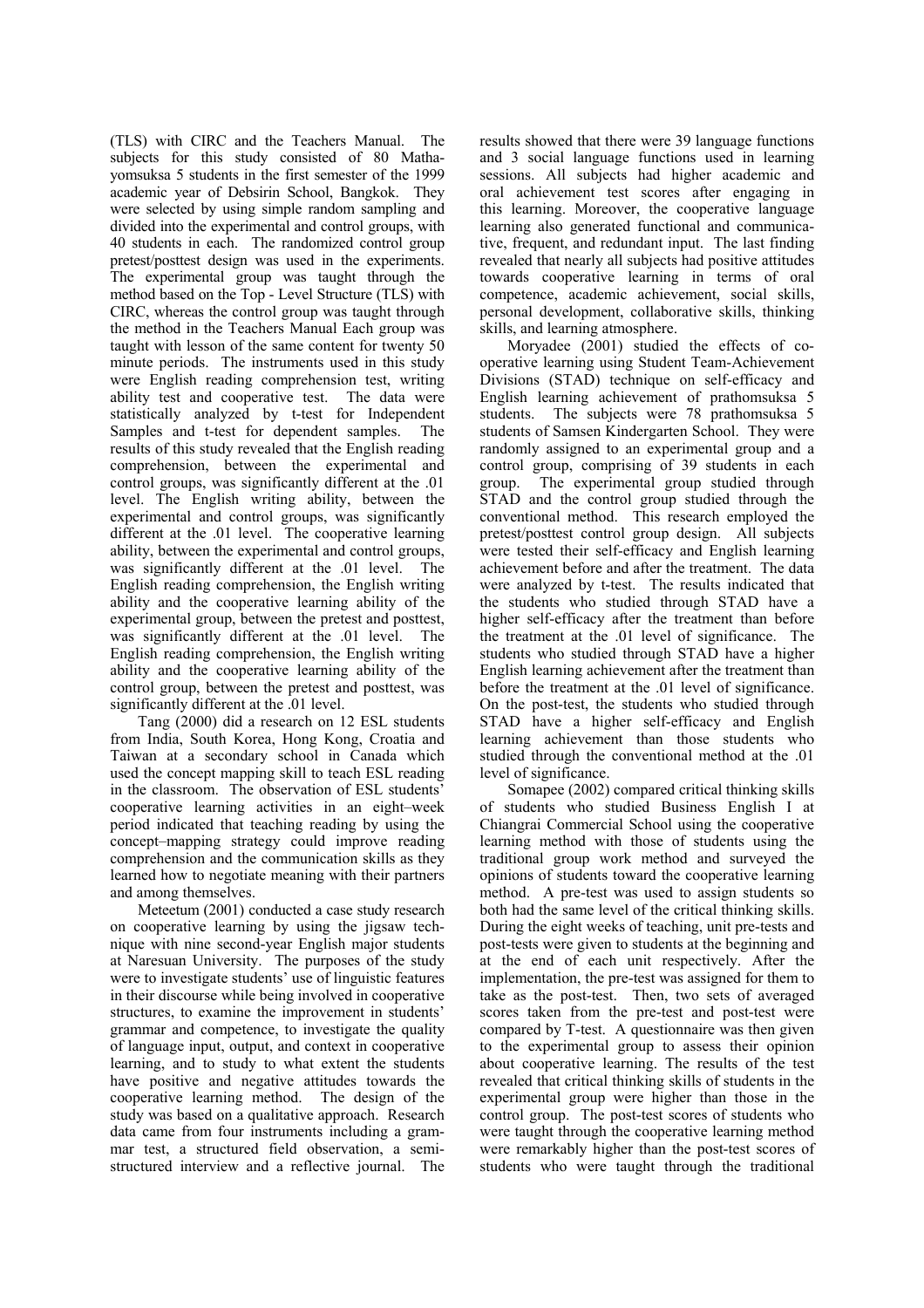group work method at  $p < .05$  level. Moreover, the unit post-test scores of the experimental group were higher than those of the control group as the statistical difference was significant at p < .05 level. The results of the questionnaire showed that students' opinions towards the cooperative learning were moderately positive.

Seetape (2003) studied the effects of cooperative learning on English reading achievement and the students' behavior towards this learning method used in the English classroom. The samples were 29 Mathayomsuksa 3 students in Kanchanaphisekwittayalai Uthaithani School selected by means of purposive sampling. Students were taught for eight periods, each of which lasted fifty minutes. The instruments were English reading achievement test, cooperative learning behavioral observation sheet, and lesson plans using cooperative learning technique. The results of the study showed that the post-test scores after learning English reading using cooperative learning were higher than the pre-test scores at the .05 level of significance. Most of the samples displayed very good behavior in cooperating in their tasks. Their cooperative behavior had increasingly developed. Some elements of poor behavior had decreased by up to 14.29 percent.

## **METHODOLOGY**

The data were collected from 40 first-year students of the School of Communication Arts at Bangkok University got from the purposive sampling technique. All of them enrolled in a required fundamental English I Course of 3 credits in the first semester of 2004 academic year. Eight weeks were used for the experiment using cooperative learning method. This research is one-group pretest-posttest design. Five types of instruments were employed in the study: 1) the pre-test and post-test test 2) the questionnaire 3) the cooperative learning behavioral assessment form 4) the individual quiz  $\overline{5}$ ) the interview.

First, the subjects were given a reading comprehension test of which the total score was 40. Time allowed for the test was 100 minutes. They were then placed in high, average, and low group according to their score. Using mean, median, and mode to help group the students, the researcher got 10 groups, each of which contained 4 members. The scores of the high group ranged from 29 up to 35. The scores of the average group ranged from 19-28. The scores of low group ranged from 9 to 18. The same test was also given to them after 8 weeks of learning. All of the items had already undergone an item analysis and pilot test to establish reliability in a group not selected to participate in the study. The Kuder-Richardson coefficient of internal consistency for the instrument was .85. Therefore, it is acceptable that most selected items had good reliability and discrimination power.

Second, after each unit, subjects took the quiz. They had to work alone on these quizzes. At this point, they demonstrated what they had learned as individuals. After that, the teacher figured individual improvement scores and team scores and awarded certificates to high-scoring teams. Students earned points for their teams based on the degree to which their quiz scores (percentage correct) exceed their base scores. The purpose of base scores and improvement points is to make it possible for all students to bring maximum points to their teams, whatever their level of past performance. It is fair to compare each student with his or her own level of past performance because all students join with different level of skills and experiences.

Third, the subjects had to do a questionnaire containing 10 items which related to their opinions towards the cooperative learning approach. During the completion of the questionnaire, the researcher clarified some questions.

Fourth, in order to investigate the students' cooperative learning behaviors, the behavioral assessment form was handed out after each unit. All members in the group checked their teammates according to their behaviors of working in a group.

Lastly, the interview was designed to find out the subjects' attitudes towards cooperative learning. The six subjects whose scores improved the most and the least were chosen to share their opinions about the instruction.

#### **RESULTS**

The data obtained from the pre-test/post-test, questionnaires, and behavioral assessment forms were analyzed and interpreted using Statistical Packages for the Social Sciences (SPSS). The results were used to answer the research questions.

**Research Question 1:** To what extent do the students improve their English reading skill through working in cooperative groups?

**Table 1** Means of the Pre-Test and Post-Test of the Students

| <b>Test</b>   | N  | X     | S.D. |           |
|---------------|----|-------|------|-----------|
| <b>Before</b> | 40 | 23.87 | 793  | $t.8.06*$ |
| After         | 40 | 31.00 | 646  |           |

 $\alpha = 0.05$  $t(.05, df = 39) = 1.684$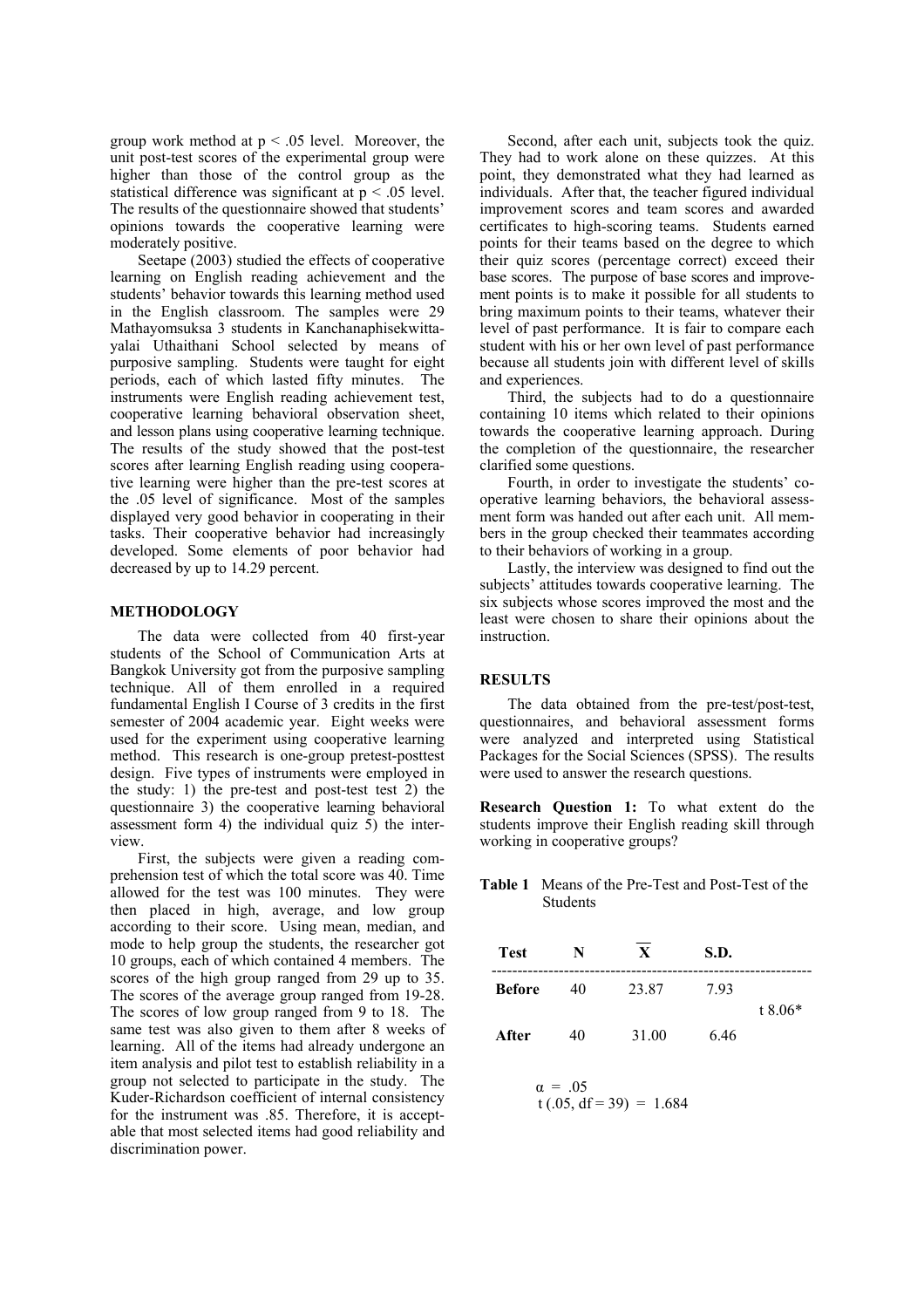The results shown in Table 1 indicate that the mean of the pre-test is higher than that of the posttest. The result from the t-test showed that there was

significant difference in pre-test and post-test. The finding supported the effectiveness of cooperative learning when dealing with reading comprehension.

**Research Question 2:** What are the students' attitudes towards cooperative learning?

| Question Number | Mean | <b>Standard Deviation</b> |
|-----------------|------|---------------------------|
|                 | 3.88 | 0.97                      |
| $\overline{2}$  | 4.13 | 0.82                      |
| 3               | 3.85 | 0.80                      |
| 4               | 3.87 | 0.88                      |
| 5               | 4.08 | 0.83                      |
| 6               | 3.48 | 0.99                      |
|                 | 3.75 | 0.84                      |
| 8               | 3.73 | 0.72                      |
| 9               | 3.65 | 0.92                      |
| 10              | 3.33 | 0.89                      |
| Average         | 3.77 | 0.86                      |

**Table 2** Descriptive Statistics of Students' Attitudes towards Cooperative Learning

**Mean levels**:  $1.00-1.80$  = minimally agree  $1.81-2.60$  = basically agree,  $2.61 - 3.40$  = neutral  $3.41 - 4.20$  = moderately agree  $4.21 - 5.00$  = highly agree

Table 2 shows attitudes of the first-year students towards cooperative learning. The third statements students agree with the most are no. 2, no. 5 and no. 1 while statement no. 10 is agreed with the least. The average mean of attitude score for students in the cooperative learning group was 3.77 which can be interpreted as having a moderate agreement with this learning approach.

**Table 3** Percentage of Students Shown in Five Rating Scales

| <b>Statements</b>                             | Strongly | Somewhat | Neutral | Somewhat | Strongly |
|-----------------------------------------------|----------|----------|---------|----------|----------|
|                                               | Agree    | Agree    |         | Disagree | Disagree |
| 1. This approach helps me to learn new        | 35.00    | 22.50    | 37.50   | 5.00     | $\theta$ |
| thing easily.                                 |          |          |         |          |          |
| 2. This approach helps me to acquire          | 37.50    | 40.00    | 20.00   | 2.50     | $\Omega$ |
| know-ledge through working in a team.         |          |          |         |          |          |
| 3. This approach makes me understand          | 22.50    | 42.50    | 32.50   | 2.50     | $\Omega$ |
| the working process.                          |          |          |         |          |          |
| 4. This approach enables me to parti-         | 30.00    | 30.00    | 37.50   | 2.50     | $\theta$ |
| cipate in sharing information, making de-     |          |          |         |          |          |
| cisions, and solving problems.                |          |          |         |          |          |
| 5. This approach helps everyone reach         | 35.00    | 40.00    | 22.50   | 2.50     | $\theta$ |
| the goal equally.                             |          |          |         |          |          |
| 6. This approach trains me how to be a        | 15.00    | 35.00    | 35.00   | 12.50    | 2.50     |
| good leader and a good follower.              |          |          |         |          |          |
| 7. This approach creates a good relation-     | 22.50    | 32.50    | 42.50   | 2.50     | $\theta$ |
| ship among group members.                     |          |          |         |          |          |
| 8. The lessons become more interesting        | 15.00    | 42.50    | 42.50   | $\Omega$ | $\theta$ |
| with this approach.                           |          |          |         |          |          |
| 9. I feel actively involved in all activities | 20.00    | 35.00    | 35.00   | 10.00    | $\theta$ |
| through this approach.                        |          |          |         |          |          |
| 10. I feel intellectually challenged through  | 10.00    | 30.00    | 42.50   | 17.50    | $\theta$ |
| this approach.                                |          |          |         |          |          |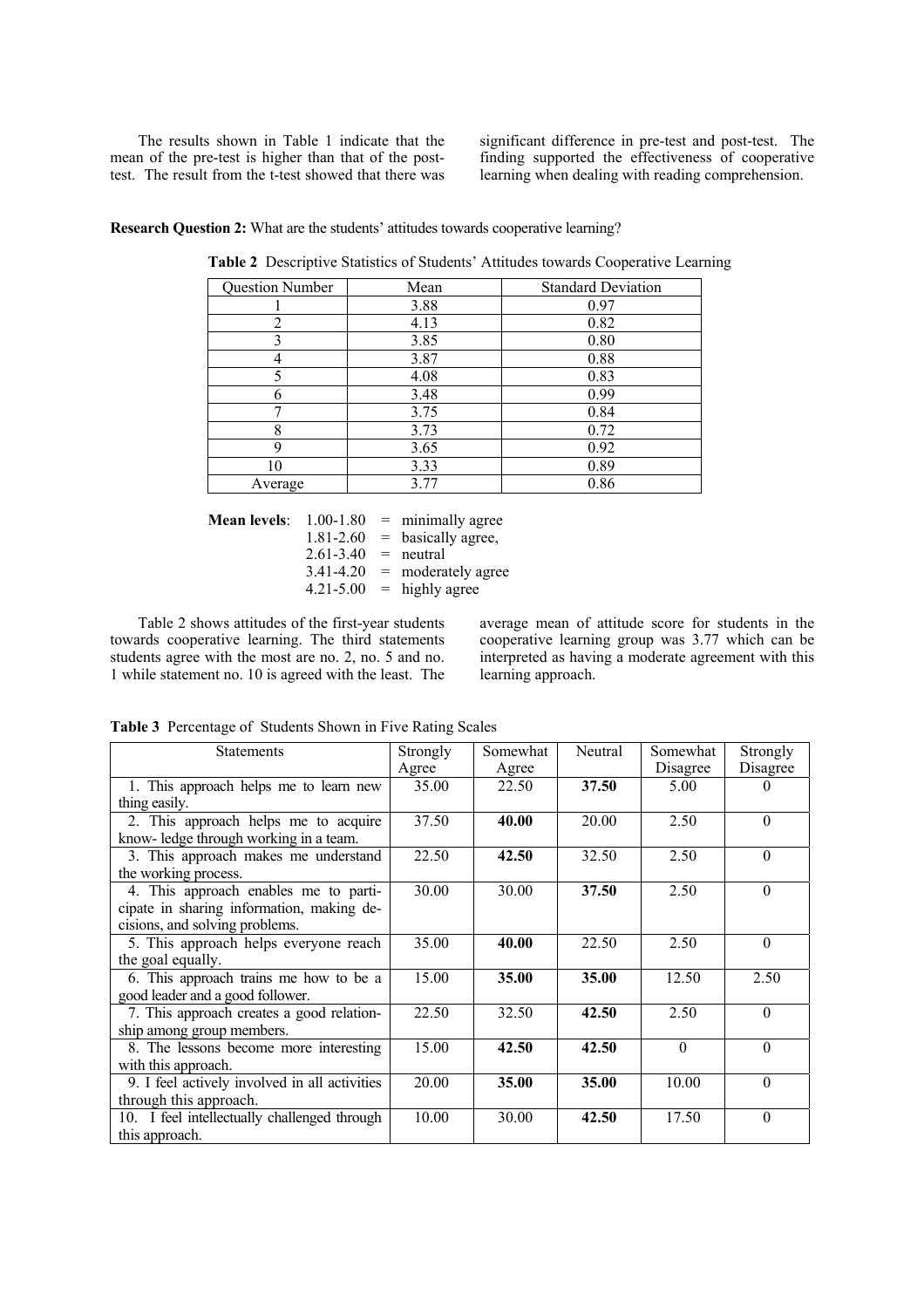From Table 3, the percentage of students marking on each statement is shown in five rating scales. For example, 37.50 percent of them rated neutral while 35.00 percent strongly agreed for no. 1 (this approach helps me learn new thing easily) Only 2.50 percent of all students strongly disagreed with no. 6 (this approach trains me how to be a good leader and a good follower). It was clear that only one statement was checked "strongly disagree." (no. 6.)

#### **Research Question 3:** How much do they cooperate in the group?

| Group          | Mean | <b>Standard Deviation</b> |
|----------------|------|---------------------------|
|                | 3.73 | 0.28                      |
| $\mathfrak{D}$ | 3.70 | 0.34                      |
| 3              | 3.65 | 0.16                      |
|                | 3.77 | 0.37                      |
| 5              | 3.92 | 0.25                      |
| 6              | 3.47 | 0.47                      |
| 7              | 3.63 | 0.32                      |
| 8              | 3.68 | 0.23                      |
| 9              | 3.33 | 0.22                      |
| 10             | 3.69 | 0.38                      |
| Average        | 3.66 | 0.33                      |

**Table 4** Descriptive Statistics of Students' Cooperative Learning Behaviors

**Mean levels**: 1.00-1.80 = minimally cooperate  $1.81-2.60$  = basically cooperate  $2.61 - 3.40$  = neutral

- $3.41 4.20$  = moderately cooperate
- $4.21 5.00 =$  highly cooperate

In order to investigate the students' cooperative learning behaviors, the behavioral assessment form was administered at the end of the unit of instruction. They were asked to evaluate their friends' cooperative learning behaviors on the form containing 10 items. Five rating scales were used to examine how much these behaviors occurred. Their responses were collected and the data were interpreted through mean levels as specified above.

Table 4 shows the result achieved from the assessment forms. The average mean (3.66) can be interpreted as the students in all groups having moderate cooperation. The highest mean (3.92) focused on group no. 5, and the lowest mean (3.33) belonged to group no. 9.

In addition to the quantitative data, some students were asked to share additional opinions. The interview was added to find further attitudes towards cooperative learning of six subjects whose scores improved the most and the least. Each subject was interviewed individually for about half an hour. Here were their responses to the following questions:

- "How do you really feel about this approach?"
- "In your opinion, what are advantages or disadvantages of this approach?"

#### **Three subjects whose scores improved the most**

For the first subject, Juleeyot, cooperative learning is a good way of acquiring knowledge and discussing ideas. It prepares working skill for a future job. She cannot find a disadvantage. The second subject, Sarun, likes this approach as he can learn more from peers and his opinions. He also can feel the differences in learning style. He prefers this learning style to the traditional one, which he experienced in secondary school. The third subject, Yuranun, finds all activities enjoyable. The lessons become more interesting with this approach. He learns best when it is something he is interested in. The only disadvantage is that all assignments must be guided carefully; otherwise, a lot of time is wasted discussing its purpose and goal.

#### **Three subjects whose scores improved the least**

For the fourth subject, Tanadej, the reading texts are rather easy for him because of his high competence in English. He used to stay in the US for two years. He likes cooperative learning, but thinks that it doesn't help him improve his reading skill much. However, what he considers useful is that it teaches how to work as a team and increases good relationships among members. Furthermore, he likes to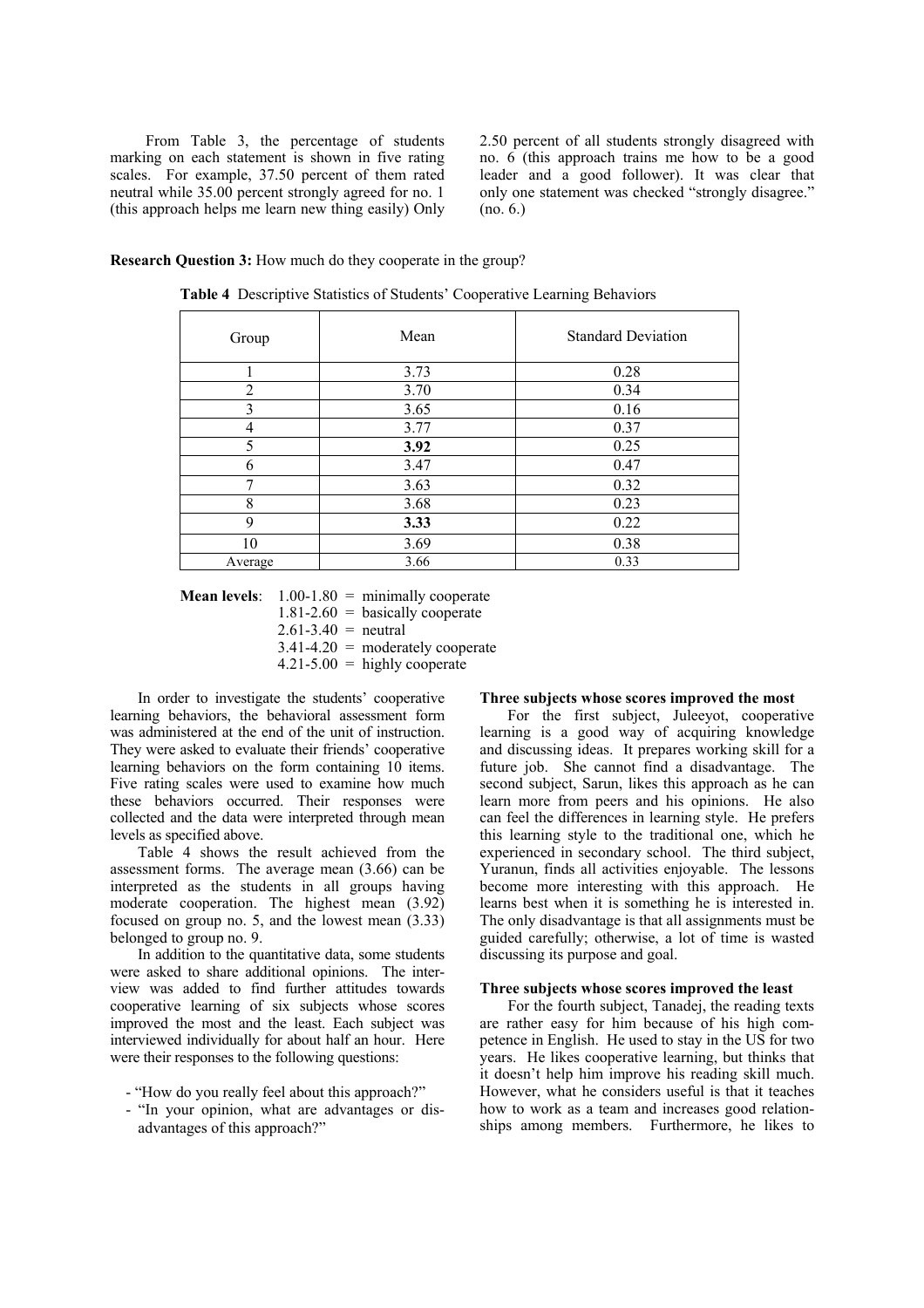explain difficult things to someone else. The fifth subject, Pariwat, thinks this approach is interesting as it provides the pleasant atmosphere in the classroom. In his opinion, it would be better if there are a variety of activities to keep his motivation and interest alive. The last subject, Narumon, feels negative about cooperative learning. For her, it wastes time a lot. All of the activities take a lot of time. She hates especially when she has to wait for someone who has no ideas what he/she is doing or has poor discussion. Although this approach doesn't help improve her reading skill, she believes it can help poor students reach the goal and makes her understand more about the working process.

## **RECOMMENDATIONS FOR FUTURE STUDIES**

1. The results of the study reveal that cooperative learning has increased students' English reading skill. Therefore, a replication of the study could be conducted with other groups at the graduate or undergraduate levels in other skills such as writing, speaking, or listening. It would be worthwhile to investigate how effective is cooperative learning on other skills so that instructors can use findings for improving and developing their teaching process.

2. As this research is mainly based on STAD model, future research should focus on comparisons between different models of cooperative learning in order to determine if other cooperative learning models are equally effective in producing desired students.

3. For examining students' cooperative learning behaviors, an observation technique with a particular checklist can be employed by the instructor in stead of using an assessment form checked by students themselves.

#### **DISCUSSION AND CONCLUSION**

From my experience of doing this research, I find some benefits of cooperative learning and would like to share ideas as follows:

1. Although some students are not concerned about grades, or interested in participating in class, if a group's performance depends on individual contributions, they have to come. They don't want to miss a class in which all assignments are handed out, and they didn't want to disappoint teammates. They do care about their peers. They know that members cannot work without them. Moreover, they don't want to miss the points from the quiz. I dare to say that cooperative learning can dramatically improve attendance.

2. Cooperative learning can maximize the students' interaction in English, and it can take away the big burden of running large classes. Therefore, the teacher has to change his or her role to be a motivator or problem solver.

3. That the group members have the responsibility of updating the students who were absent on what they missed makes they feel they are not alone. Isolation and alienation are the predictors of failure. Two major reasons for dropping out of university are failure to establish a social network of friends and classmates and failure to become academically involved in classes. (Tinto, 1994)

Needless to say, cooperative learning can be an effective way to deal with the problems faced by Thai teachers in EFL classes. It creates a comfortable non-stressful environment for learning and practicing English. It helps students to learn more, have more fun, and develop many other skills such as learning how to work with one another.

## **REFERENCES**

- Almanza, T. (1997). The effects of the D.R.T.A. and cooperative learning strategies on reading comprehension. M.A. Dissertation, Kean College of New Jersey.
- Aumpayap, S. (1990). An experimental study of the effectiveness of the student-generated question technique on reading achievement of the first year nursing students at Mahidol University. M.A. Dissertation, Mahidol University.
- Brown, H. (1994). Principles of language learning and teaching. New Jersey: Prentice Hall. Johnson, D. (2005). Cooperative learning: increasing college faculty instructional productivity. Online. (www. ntlf.com/html/lib/bib/92-2dig.htm. (2005, January 15).
- Johnson, D., Johnson, R., & Holubec, E. (1993). Cooperation in the classroom. Edina, MN: Interaction Book Company.
- Johnson, D., & Johnson, R. (1991). Learning togeher and alone: Cooperative competitive and individualistic learning. (3 rd ed.). New Jersey: Prentice Hall.
- Johnson, D., Johnson, R., & Stanne, M. (2000). Cooperative learning methods: A meta-analysis. Online. (Available). www.Clcrc.com/pages/clmethods.html (2003, December 11).
- Hampton, D. & Grundnitski, G. (1996). "Does cooperative learning mean equal learning?," Journal of Education for Business, 72(1), pp. 5-7.
- Kessler, C. (1992). Cooperative language learning: A teacher resource book. Englewood Cliffs, NJ: Prentice Hall.
- Meteetham, P. (2001). Case study of cooperative learning by using jigsaw technique with secondyear English major students at Naresuan University. M.A. Dissertation, Mahidol University.
- Moryadee, W. (2001). Effects of cooperative learning using student teams-achievement divisions technique on self-efficacy and English learning achievement of prathomsuksa five students. M.Ed. Dissertation, Chulalongkorn University.
- Olsen, R. & Kagan, S. (1992). About cooperative learning. In Kessler, C. (Ed.), Cooperative Language Learning. (1-30). New Jersey: Prentice-Hall.